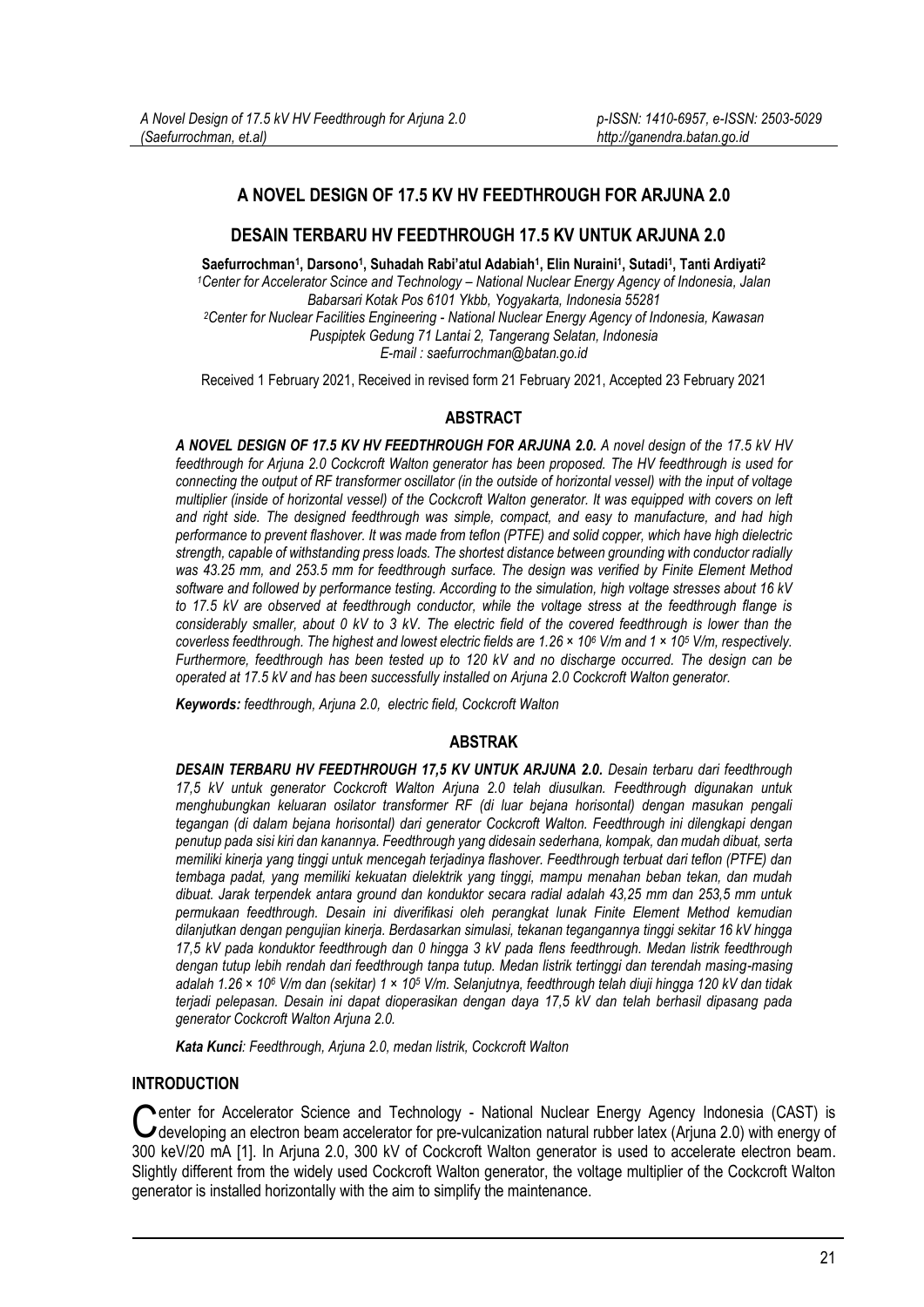*Jurnal Iptek Nuklir Ganendra Ganendra Journal of Nuclear Science and Technology Vol. 24 No. 1, January - 2021: 21-28*

One of the important component of Cockcroft Walton is the feedthrough or bushing. It is a device used to carry current on certain voltage conditions through the ground barrier [2]. It is mounted in a fixed position and it has a connector from high voltage source to another device that is not in the same atmospheric pressure. It is applied in many electrical devices such as transformer [3], accelerator [4], fusion reactor [5], etc. It is made from insulator such as alumina and FRP [6], ceramic [7] and so on.

Feedthroughs have a variety of designs in terms of materials and shapes, which depends on their application. In a research conducted by N. Panklang, et.al., a simple feedthrough made of natural rubber and HDPE compounds is designed, to be used for transformer in open spaces [3]. Umeda, et.al. designed a half size mockup bushing which was fabricated from a ceramic ring connected to a kovar plate as a sealing metal. Simonim, et.al. designed a feedthrough in the form of a double layer of rings insulator. It was made of epoxy insulator and alumina ceramic which separates SF6 (0.6 MPa), air (1 MPa) and vacuum.

In this research, a different design of high voltage feedthrough is proposed. The designed feedthrough connects the output of RF transformer oscillator to the input of Cockcroft Walton voltage multiplier and it was operated at a voltage of 17.5 kV.The high voltage feedthrough was made from PTFE and solid copper. The PTFE (polytetrafluoroethylene) was selected as an insulator material due to their properties such as perfect insulating and dielectric properties, good thermal stability, and low thermal conductivity [8, 9]. Meanwhile, the advantage of solid PTFE is easy to be manufactured. The novelty is the shape of the feedthrough. The feedthrough is equipped with two covers to protect the connector from the electric field, so flashover and discharge will not occur. The aim of this research is to design a high voltage feedthrough operated at 17.5 kV with a simple design, compact, easy to manufacture, highly performing, and is able to prevent flashover.

## **METHODOLOGY**

The novel high voltage feedthrough is designed from solid PTFE and solid coper. It was equipped with covers on the right and left sides to protect from external electric field. The tools needed to form solid PTFE and copper into feedthrough are CNC machines and other mechanical devices. In addition, several tools to test the performance of feedthrough is needed, which are feedthrough, Cockcroft Walton generator, electrode, glass tube as holder, PVC, current meter to check the leakage current, and insulation hose to protect the connector from discharge.

#### **Design of HV Feedthrough**

The high voltage feedthrough for Arjuna 2.0 Cockcroft Walton works at a voltage of 17.5 kV. It connects the output of RF transformer oscillator (in the outside of horizontal vessel) to the input of voltage multiplier (inside of the horizontal vessel).

The design improvement was made based on the following considerations:

- 1. Increasing the length of the electron trajectory on the feedthrough surface to prevent flashover.
- 2. Increasing the thickness of the feedthrough to prevent a breakdown.
- 3. Preserving vacuum condition.
- 4. Reducing the electric field at the ground termination as much as possible.
- 5. Ensuring that the fastening bolts are capable of resisting force due to the pressure of the gas in the horizontal vessel.

Based on the literature and technical considerations, the feedthrough design was made as shown in Fig. 1.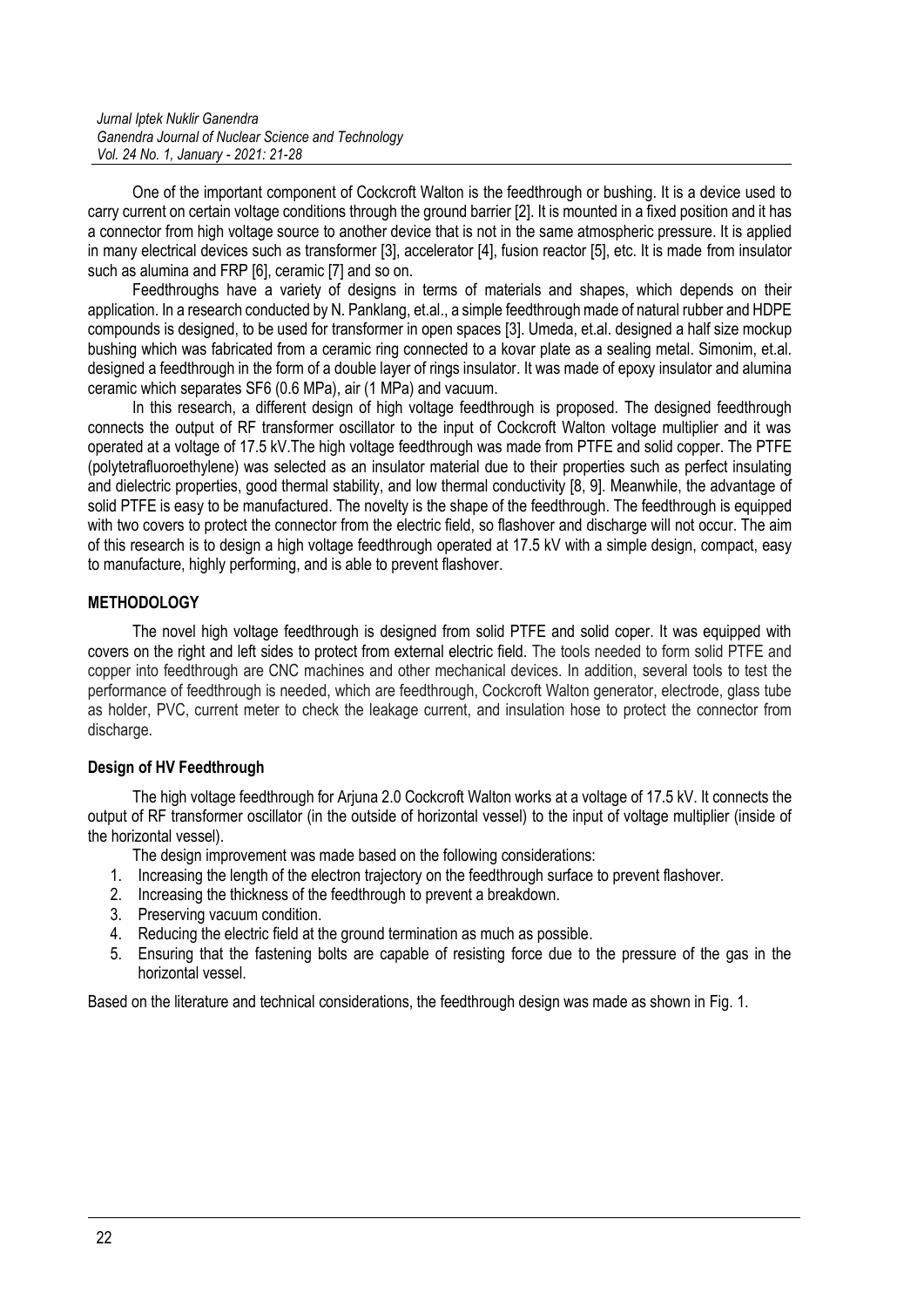*A Novel Design of 17.5 kV HV Feedthrough for Arjuna 2.0 (Saefurrochman, et.al)*



- 1. Feedthrough body
- 2. Solid Copper
- 3. Left cover ((the inside of horizontal vessel/pressurized SF6 condition)
- 4. Right cover (the outside of horizontal vessel/air condition)

**Figure 1.** Design of 17.5 kV of feedthrough.

The body of the feedthrough was made from solid PTFE and mounted on the flange of Cockcroft Walton horizontal vessel. The left side of the flange was inserted into the vessel which have the same pressure as SF6. The right side of the flange was placed outside of the vessel (surrounded by open air). In the left and the right side of the feedthrough were covered to protect from external electric field.

The conductor part of the feedthrough was manufactured from a solid copper. The copper was selected due to its high conductivity and ease of construction. The conductor was placed on the center of the feedthrough and its length is longer than the body of the feedthrough.

#### **Simulation of Feedthrough Design**

The verification of the design was carried out by simulating the feedthrough using a software based on Finite Element Method (FEM) which is able to calculate the distribution of voltage and electric field [10]. An electromagnetic field simulation software, e.g. CST can be used to solve this problem [11, 12]. The simulation was done based on Maxwell equations [13].

In this research, covered and coverless feedthroughs were drawn and simulated in CST. Feedthrough covers were designed to reduce the electric field at the ground terminal as much as possible. To begin the simulation, the dimension of feedthrough body was calculated analytically. This calculation was conducted based on the dielectric strength of the insulator components of the feedthrough such as air, SF6, and PTFE. The calculation result was used to determine the dimension of feedthrough and is needed to make a technical drawing of 3D model in CST. After finishing the drawing, the material and condition were determined. PTFE was selected as the material of feedthrough body. The solid conductor is assumed to be made of PEC (Perfect Electric Conductor) and the voltage is set to be equal to 17500 V. Grounded components such as the flange of the feedthrough and the body of Cockcroft Walton vessel are modeled with PEC with zero voltage. In the simulation, the feedthrough was simulated in two conditions, air condition for outside of vessel and SF6 condition for inside of vessel. The 3D models that have been designed would be meshed and analyzed by using CST electrostatic solver to obtain the voltage and electric field distribution.

#### **Construction and Performance Testing of Feedthrough**

After the feedthrough design has been verified by simulation result, it was constructed by CNC machines and other mechanical devices following its technical drawing. The next procedure was performance testing which was undertaken to determine their characteristics based on the design criteria. The procedure consist of ramping up the high voltage while constantly monitoring the current and the high voltage to verify the absence of discharges.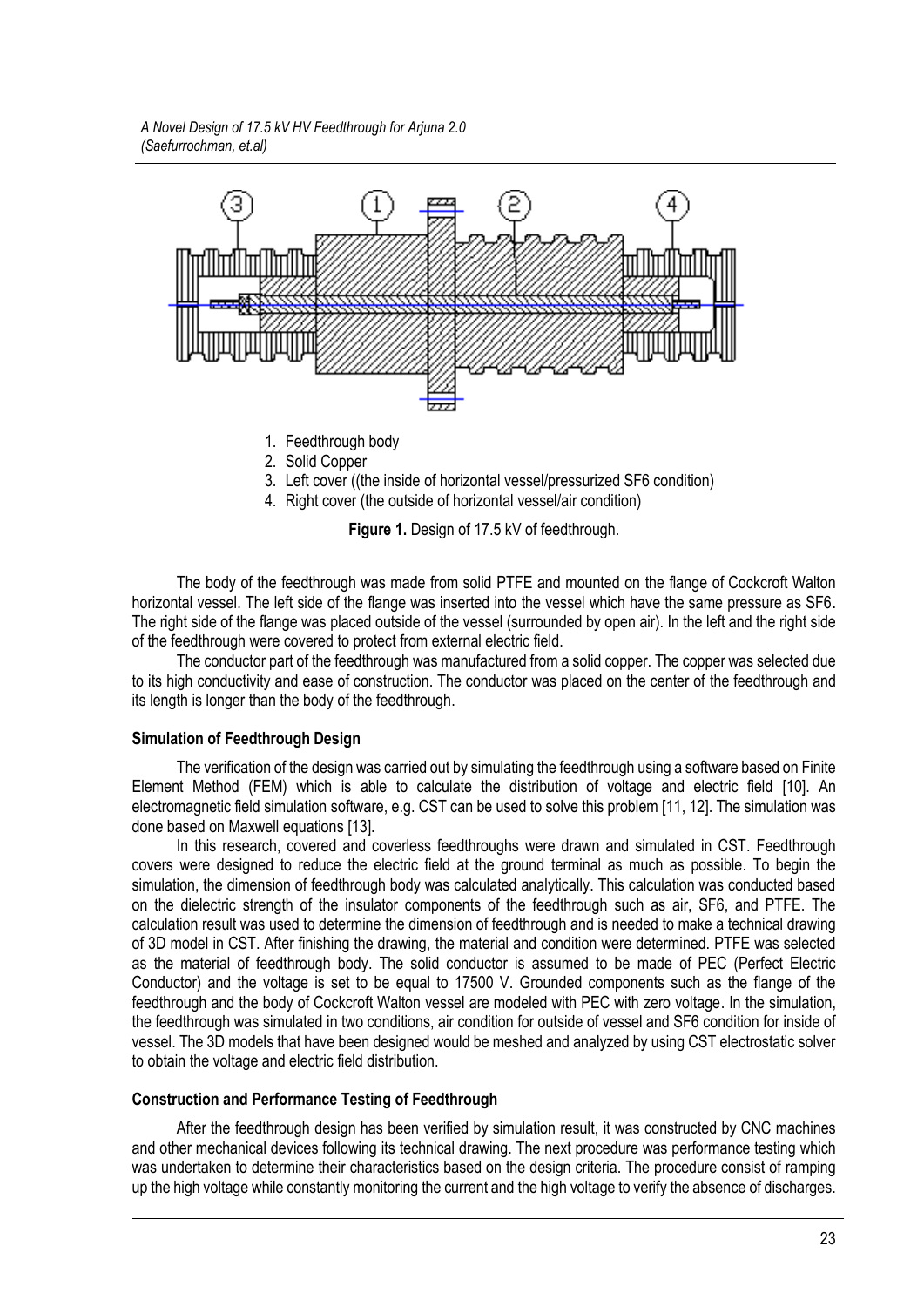

**Figure 2.** The equipment of feedthrough performance testing.

The initial testing was carried out by inserting the feedthrough into a pyrex glass tube connected to a PVC as an insulator. This will increase the distance that need to be traversed by electron to get to the ground, thus reducing the risk of discharge. The length of the pyrex glass and the PVC is 1.5 meters. Two electrodes were installed between the feedthrough and pyrex glass. The anode was connected to the positive power supply, while the cathode was connected serially and grounded to a microampere meter. The testing of feedthrough is shown in Fig. 2, the occurrence of discharges can be observed easily through the pyrex glass. The feedthrough breakdown or discharge can be indicated by the increase of the current that is monitored in the microampere meter.

# **RESULT AND DISCUSSIONS**

# **Simulation Results of Feedthrough Design**

The feedthrough was designed based on the dielectric strength of air, SF6, and PTFE. The length and diameter of feedthrough body are 500 mm and 99.5 mm respectively. In this case, the shortest radial distance between grounding and conductor (solid copper) is 43.25 mm. On the feedthrough surface, the shortest distance between grounding with conductor is 253.5 mm for feedthrough body part that is inserted into the vessel, while the distance for feedthrough body part that connected with air was > 253.5 mm. It was due to dielectric strength of air that is smaller than SF6 gas. The distance was calculated by considering the corrugated form of the surface. This will increase the surface area for a given volume, thus increasing the distance that need to be traversed by electron to get to the ground from the conductor.

Covers of feedthrough were installed on the left and the right side as shown as Fig. 1. They were intended to eliminate sharp edges in the connection between the high voltage cable and the feedthrough conductor. Sharp edges would increase the strength of electric field and causes discharge [14].

The feedthrough will be installed on the flange of Cockcroft Walton vessel as shown as Fig. 3. The separation distance between the flange and the body of Cockcroft Walton vessel is about 200 mm long. According to Fig. 3, it was known that meshing process was succesfully done and then continued by electrostatic analysis.

The 3D Finite Element electrostatic analysis has been conducted by the CST software to determine voltage and electric field distribution of feedthrough. The maximum voltage of 17.5 kV dc has been applied to feedthrough conductor. Fig. 4 shows the voltage distribution evaluated at the feedthrough. It can be seen that the voltage stress at the conductor is about 16 kV to 17.5 kV, while the voltage stress at the flange is about 0 kV to 3 kV. It is due to the flange is connected to ground. Generally, the radial voltage distribution is distributed uniformly. There are slight differences between the covered and coverless feedthrough. In the end of the feedthrough, the conductor voltage of covered feedthrough is lower than coverless feedthrough.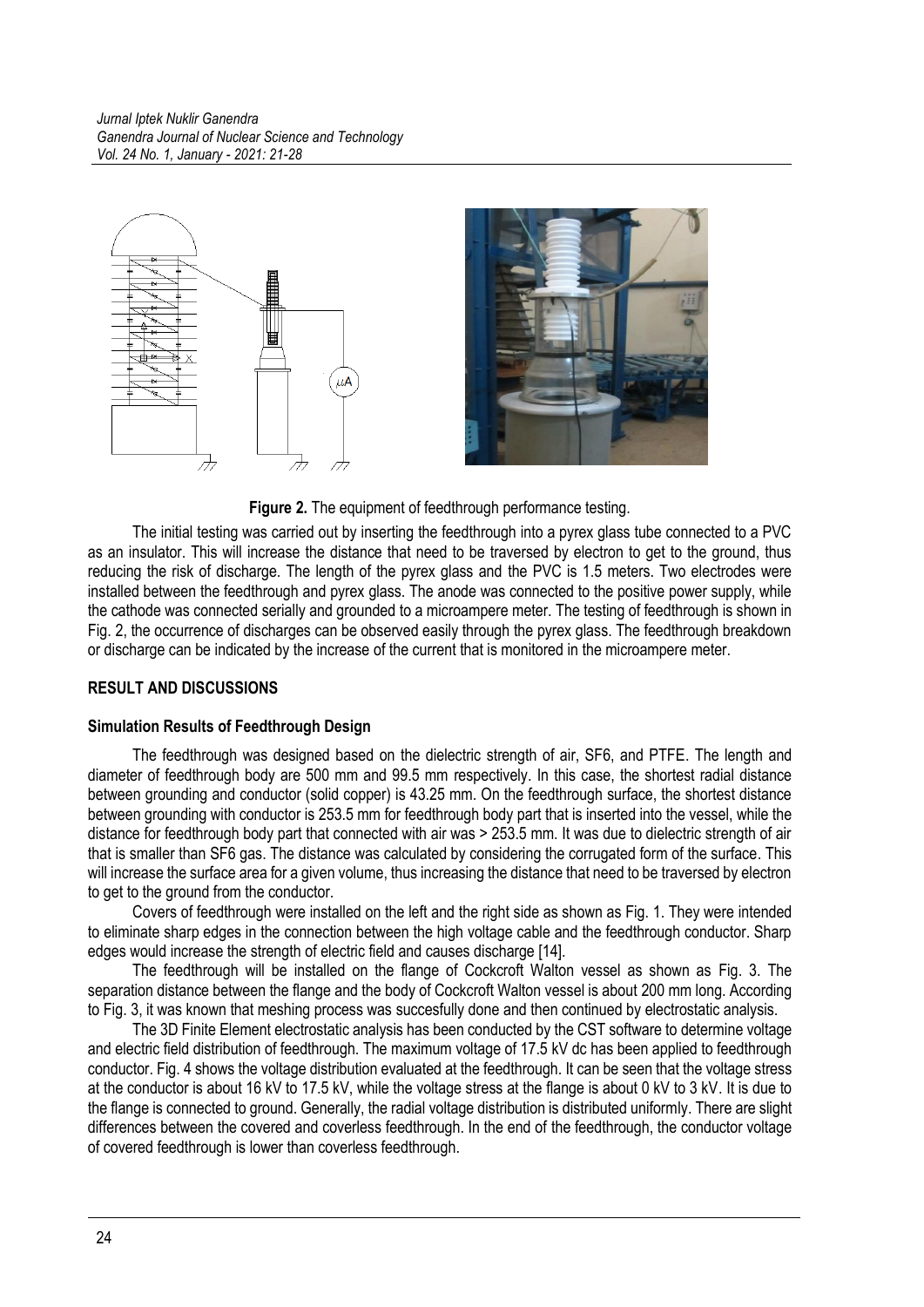

**Figure 3.** Meshing process of feedthrough. (a) Meshing process of coverless feedthrough, (b) Meshing process of coverless feedthrough.



**Figure 4.** Voltage distribution of feedthrough. (a) Voltage distribution of coverless feedthrough cover (horizontal view), (b) Voltage distribution of covered feedthrough (horizontal view), (c) Voltage distribution of coverless feedthrough (radial view), (d) Voltage distribution of covered feedthrough (radial view).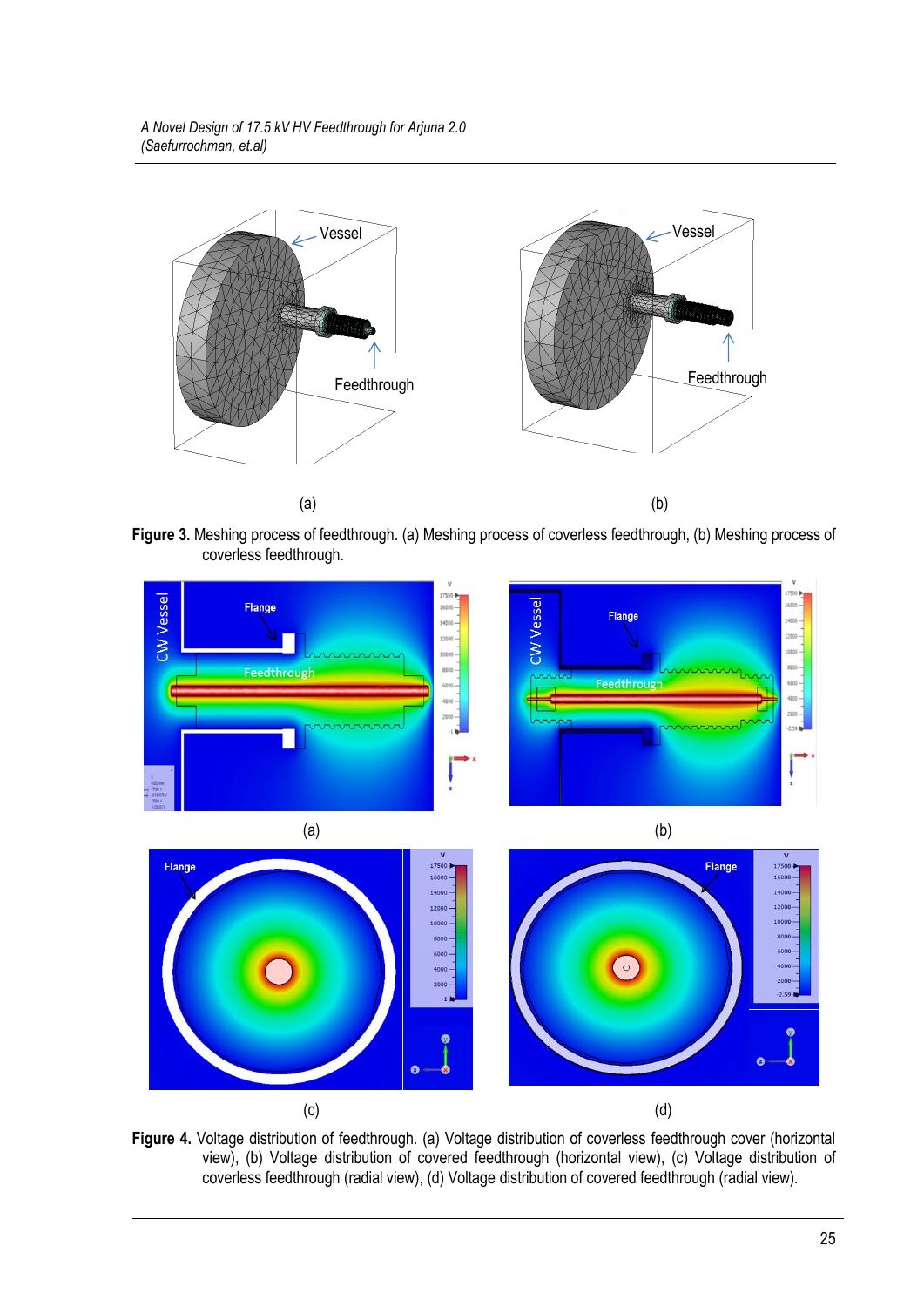*Jurnal Iptek Nuklir Ganendra Ganendra Journal of Nuclear Science and Technology Vol. 24 No. 1, January - 2021: 21-28*



**Figure 5.** Electric field distribution of feedthrough. (a) Electric field distribution of coverless feedthrough cover (horizontal view), (b) Electric field distribution of covered feedthrough (horizontal view), (c) Electric field distribution of coverless feedthrough (radial view), (d) Electric field distribution of covered feedthrough (radial view).

Fig. 5 shows the electric field distribution of the feedthrough, that is concentrated on the conductor surface. The electric field gets weaker as it approaches the flange, because it is connected to ground [15]. In the coverless feedthrough, the highest electric field was 1.28  $\times$  10<sup>6</sup> V/m, while the lowest electric field which occurred on feedthrough flange was around  $2 \times 10^5$  V/m. When the feedthrough is covered, the magnitude of electric field decreases. The highest and lowest electric fields are 1.26  $\times$  10<sup>6</sup> V/m and around 1  $\times$  10<sup>5</sup> V/m, respectively. In addition, the electric field in air conditions is relatively larger than the SF6 condition. That is because the relative permittivity of air is lower than the relative permittivity of SF6 [16]. From Fig. 5, it can be seen that no red arrow is present on the surface of the feedthrough. It means that there is no flashover occurs. In addition, no red arrow is present between the conductor and the ground which means that no discharge or breakdown occurs. According to these simulations, the feedthrough design is acceptable and the construction can be commenced.

#### **Performance Testing of Feedthrough**

After the feedthrough is constructed, it is then tested to observe its performance as shown in Fig. 2. The feedthrough was tested by varying the voltage from 0 to 120 kV at temperature and humidity of 23 ºC and 64 %, respectively. That relativity high voltage is used to comply with safety requirement, where the upper limit is set to be at least six times higher than the operational value. The performance testing result is shown in Table 1.

According to Table 1, there is no leakage current when the feedthrough is supplied a voltage from 0 to 120 kV. It means that there is no electron flowing from conductor to ground through the surface and PTFE. In other words, the feedthrough is ready to be installed and operated at a work voltage of 17.5 kV.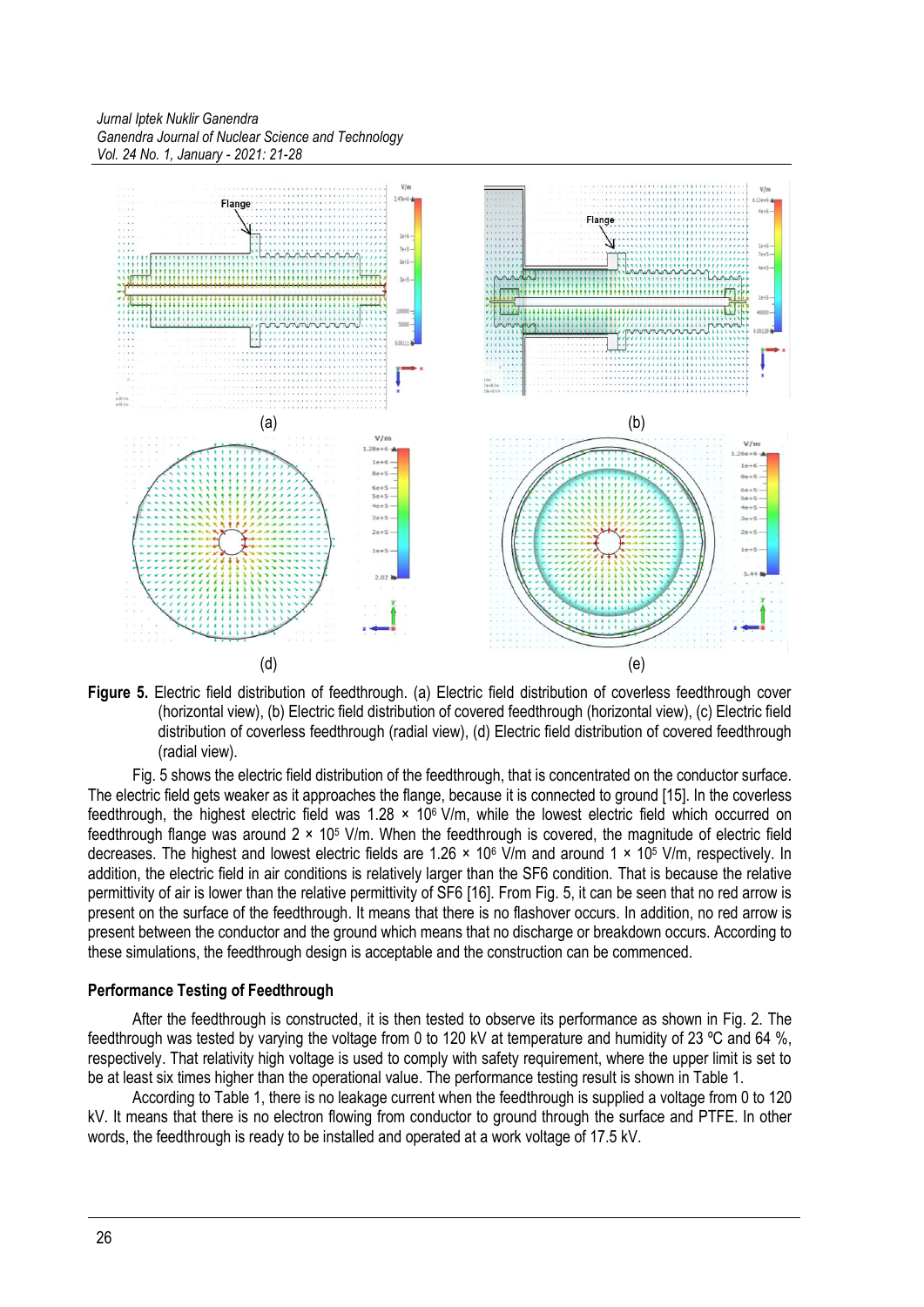| Voltage (kV)       | Current Leakage (µA) |
|--------------------|----------------------|
|                    |                      |
| $23.98 \pm 0.084$  | $0.4 \pm 0.025$      |
| $36 \pm 0.1$       | $0.6 \pm 0.030$      |
| $48 \pm 0.122$     | $0.6 \pm 0.040$      |
| $59.96 \pm 0.144$  | $0.2 \pm 0.010$      |
| $84.02 \pm 0.084$  | $0.6 \pm 0.035$      |
| $96.042 \pm 0.088$ | $0.8 \pm 0.045$      |
| $109.96 \pm 0.152$ | $0.4 \pm 0.030$      |
| $120 \pm 0.071$    | $0.2 \pm 0.015$      |

**Table 1.** Performance Testing of Feedthrough.

## **CONCLUSION**

Simulation of feedthrough using FEM software has been conducted to calculate voltage and electric field distributions. From this simulation, it was shown that the electric field of the covered feedthrough is lower than the coverless feedthrough. The probability of discharge occurrence for the covered feedthrough is smaller than the coverless one. After the simulation, this feedthrough has been tested up to 120 kV and no discharge occurred. It means that this design can be operated at 17.5 kV and it was successfully installed on Arjuna 2.0 Cockcroft Walton generator.

## **ACKNOWLEDGMENTS**

The author would like to thank Umar Sahiful Hidayat, M.Eng. as the Head of PSTA-BATAN and the person in charge of the implementation of the 2020 DIPA for the implementation of the Arjuna 2.0 R&D activities, and thanks to Dr. Imam Kambali as the person in charge of the Particle Physics Division, which has provided much guidance and direction in conducting research, as well as to Mr. Suhartono for technical assistance during this research, so that the writing of this paper can be completed.

# **REFERENCES**

- [1] Sutadi, Saefurrochman, E. Nuraini and Suprapto, Journal Physics Conference Series 1436, 012095, pp. 1 7, 2020.
- [2] S. Ilhan and A. Ozdemir, "Design considerations of a 36 kV silicone rubber wall," in The 19th International Symposium on High Voltage Engineering, pp. 1 – 5, 2015.
- [3] N. Panklang, N. Phankong and K. Bhumkittipich, Energy Procedia 9, pp. 95 103, 2011.
- [4] N. Umeda, M. Taniguchi, M. Kashiwagi, M. Dairaku, M. Hanada, H. Tobari, K. Watanabe, K. Sakamoto and T. Inoue, Fusion Engineering and Design 84, pp. 1875 – 1880, 2009.
- [5] A. Simonin, H. de Esch, L. Doceul, L. Christin, F. Faisse and F. Villecroze, Fusion Engineering and Design 88, pp. 1 – 7, 2013.
- [6] H. Tobari, T. Inoue, M. Taniguchi, M. Kashiwagi, N. Umeda, M. Dairaku, H. Yamanaka, K. Watanabe, K. Sakamoto, M. Kuriyama, J. Graceffa, L. Svensson, R. Hemsworth, M. Tanaka and D. Boilson, Fusion Engineering and Design 88 (6-8), pp. 975 – 979, 2013.
- [7] S. Shah, D. Sharma, D. Parmar, H. Tyagi, K. Joshi, H. Shishangiya, M. Bandyopadhyay, C. Rotti and A. Chakraborty, Fusion Engineering and Design 113, pp. 6 – 15, 2016.
- [8] R. Wang, G. Xu and Y. He, e-Polymers 17 (3), pp. 215 220, 2017.
- [9] N. Riveiro, T. Abalde, P. Pou, R. Soto, J. del Val, R. Comesana, A. Badaoui, M. Boutinguiza and J. Pou, Applied Surface Science 515, 145984 1 -10, 2020.
- [10] M. Hassani, S. S. K. Madahi, H. F. Farahani and H. Sarabadani, Applied Mechanics and Materials 110-116, pp. 5184 – 5188, 2012.
- [11] Y. H. Yeon, M. Ghergherehchi, X. Mu, K. M. M. Gad and J. S. Chai, Nuclear Instruments and Methodsin Physics Research A 763, pp. 510 – 516, 2014.
- [12] E. Ebrahimibasabi and S. A. H. Feghhi, International Journal of Mass Spectrometry 386, pp. 1 5, 2015.